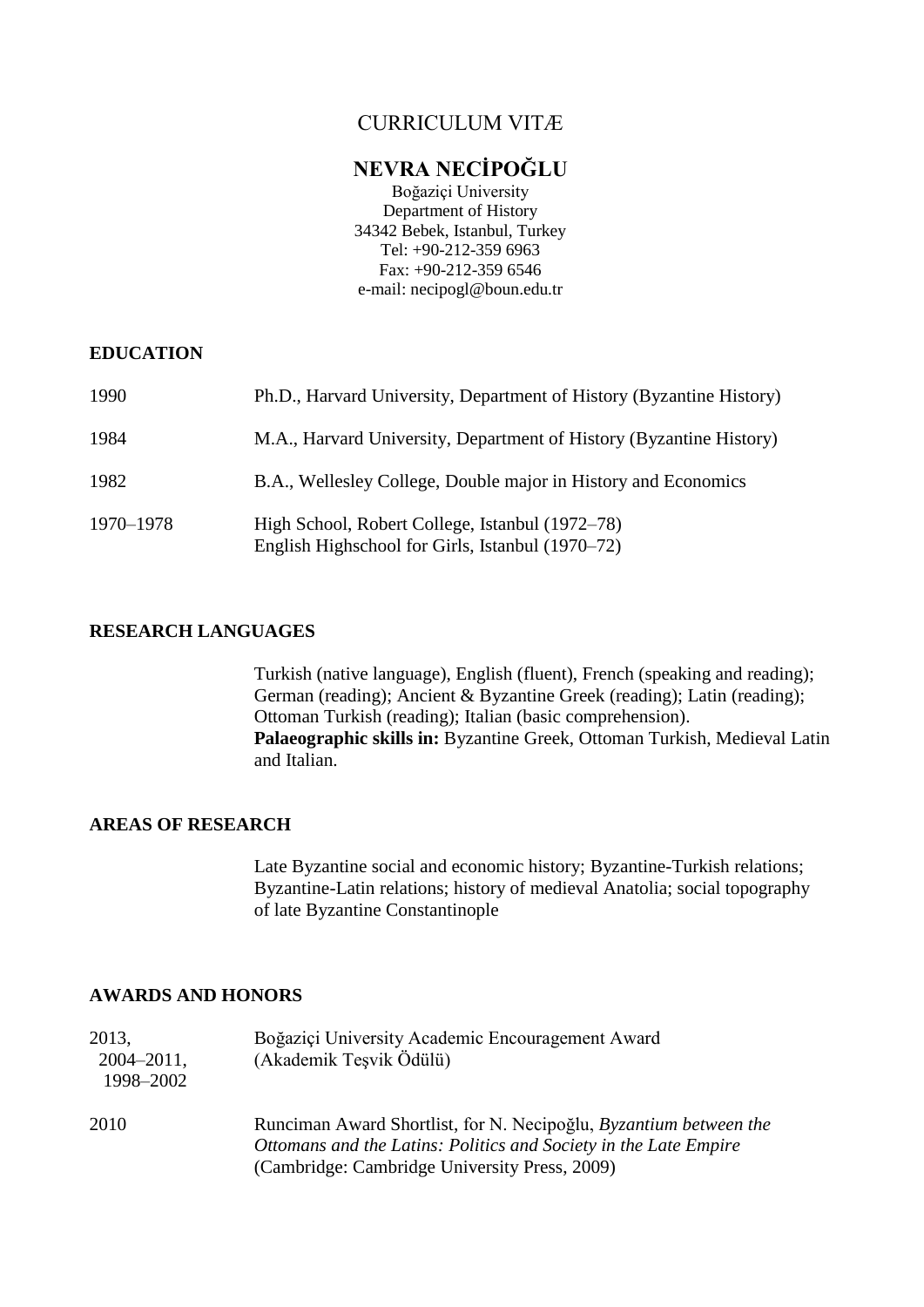| 2008      | Boğaziçi University Award for Outstanding Research<br>(Araştırmada Üstün Başarı Ödülü)                                                             |
|-----------|----------------------------------------------------------------------------------------------------------------------------------------------------|
| 2002      | Visiting Scholar, Centre de recherches d'histoire et civilisation byzantines<br>et du Proche Orient médiéval, Université Paris 1 Panthéon-Sorbonne |
| 1995      | Martin Harrison Memorial Fellowship, University of Oxford                                                                                          |
| 1993-1994 | Dumbarton Oaks Fellowship in Byzantine Studies                                                                                                     |
| 1988      | Summer Fellowship, Department of History, Harvard University                                                                                       |
| 1986-1987 | Dumbarton Oaks Junior Fellowship in Byzantine Studies                                                                                              |
| 1984      | Summer Fellowship, Committee on Medieval Studies, Harvard University                                                                               |
| 1982-1990 | Harvard University Graduate Grant (towards tuition)                                                                                                |
| 1982-1985 | Harvard University Graduate Grant (towards stipend)                                                                                                |
| 1982      | Trustee Scholarship, Wellesley College                                                                                                             |
| 1982      | Vida Dutton Scudder Fellowship, Wellesley College                                                                                                  |
| 1982      | Deborah Diehl Prize for Distinction in History, Wellesley College                                                                                  |
| 1982      | Honors Degree in History, Wellesley College                                                                                                        |
| 1982      | Durant Scholar (=summa cum laude), Wellesley College                                                                                               |
| 1981      | Phi Beta Kappa (junior year)                                                                                                                       |
| 1979      | Freshman Distinction, Wellesley College                                                                                                            |

## **TEACHING POSITIONS**

| $2002 -$         | Professor, Boğaziçi University, Department of History           |
|------------------|-----------------------------------------------------------------|
| 1994-2002        | Associate Professor, Boğaziçi University, Department of History |
| 1990-1994        | Assistant Professor, Boğaziçi University, Department of History |
| 1987–90, 1985–86 | Teaching Fellow, Harvard University, Department of History      |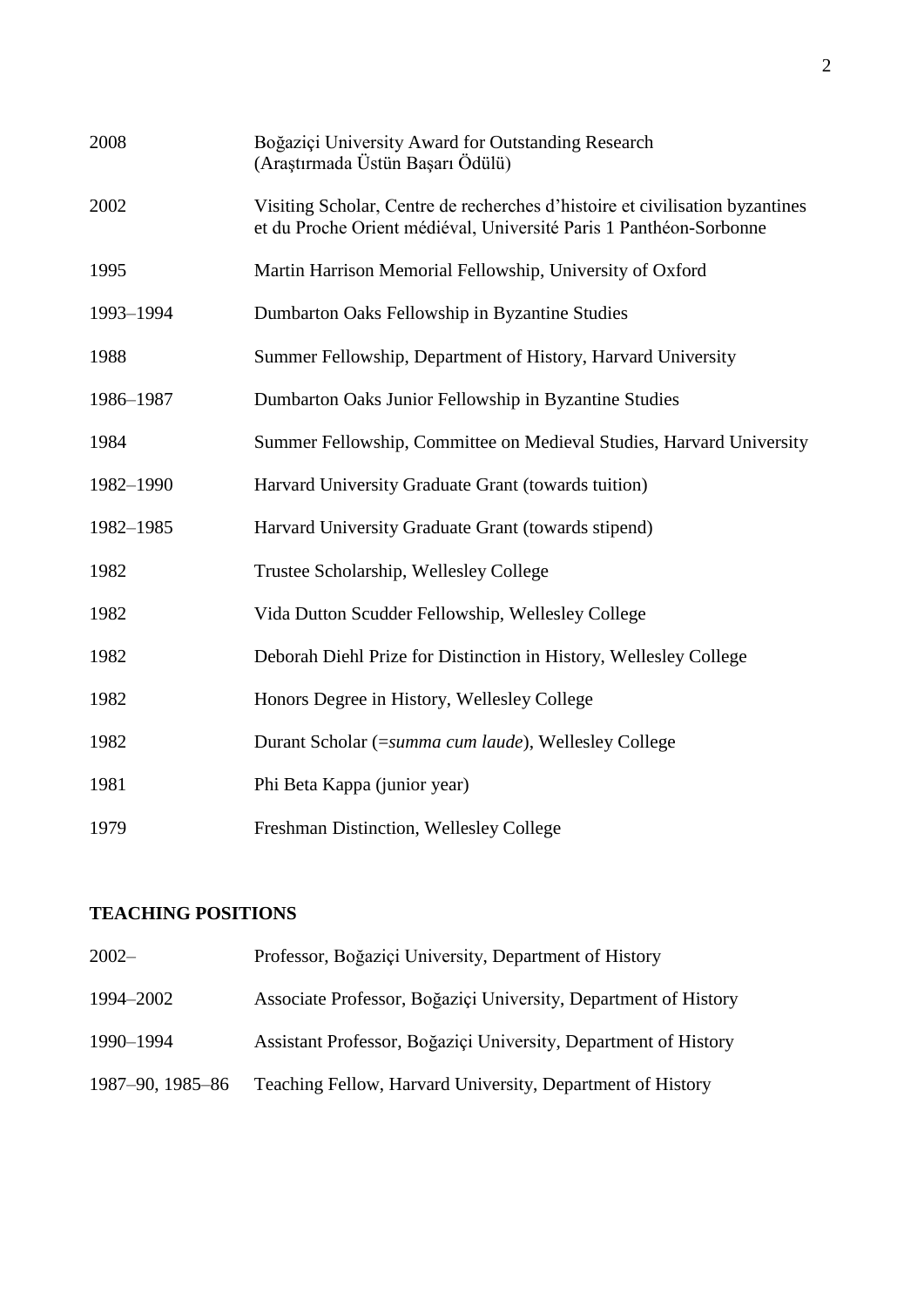## **RESEARCH POSITIONS**

| 2010-2011     | Visiting Scholar, Harvard University, Department of History                                                                                        |
|---------------|----------------------------------------------------------------------------------------------------------------------------------------------------|
| $2002$ spring | Visiting Scholar, Université Paris 1 Panthéon-Sorbonne, Centre de<br>recherches d'histoire et civilisation byzantines et du Proche Orient médiéval |
| 1995 summer   | Martin Harrison Memorial Fellow, University of Oxford                                                                                              |
| 1993-1994     | Fellow, Dumbarton Oaks Center for Byzantine Studies                                                                                                |
| 1986–1987     | Junior Fellow, Dumbarton Oaks Center for Byzantine Studies                                                                                         |

## **ADMINISTRATIVE POSITIONS**

| $2015 -$    | Founding Director, Byzantine Studies Research Center, Boğaziçi University                                                    |
|-------------|------------------------------------------------------------------------------------------------------------------------------|
| $2015 -$    | Member of the Humanities Courses Commission of the Faculty of Arts and<br>Sciences, Boğaziçi University                      |
| $2014-$     | Academic Board Member, Boğaziçi University Foundation (BÜVAK)                                                                |
| $2014-$     | Professor Representative, Faculty Council of the Faculty of Arts and<br>Sciences, Boğaziçi University                        |
| $2013-$     | Member of the Commission for Naming Buildings on Campus ("Isim Verme"<br>Komisyonu"), Boğaziçi University                    |
| 2011-2014   | Chair of the Department of History, Boğaziçi University                                                                      |
| 2009 spring | Acting Chair of the Department of History, Boğaziçi University                                                               |
| 2007-2014   | Member of the Humanities Courses Commission, Boğaziçi University                                                             |
| 2004-2010   | Departmental Coordinator for the Socrates/Erasmus and Other Exchange<br>Programs, Department of History, Boğaziçi University |
| 2001        | Member of the Commission for Publication Awards, Faculty of Arts and<br>Sciences, Boğaziçi University                        |
|             | 1995–2001, 1992–93 Student Advisor, Department of History, Boğaziçi University                                               |
| 1994-2000   | Associate Professor Representative, Faculty Council of the Faculty of Arts<br>and Sciences, Boğaziçi University              |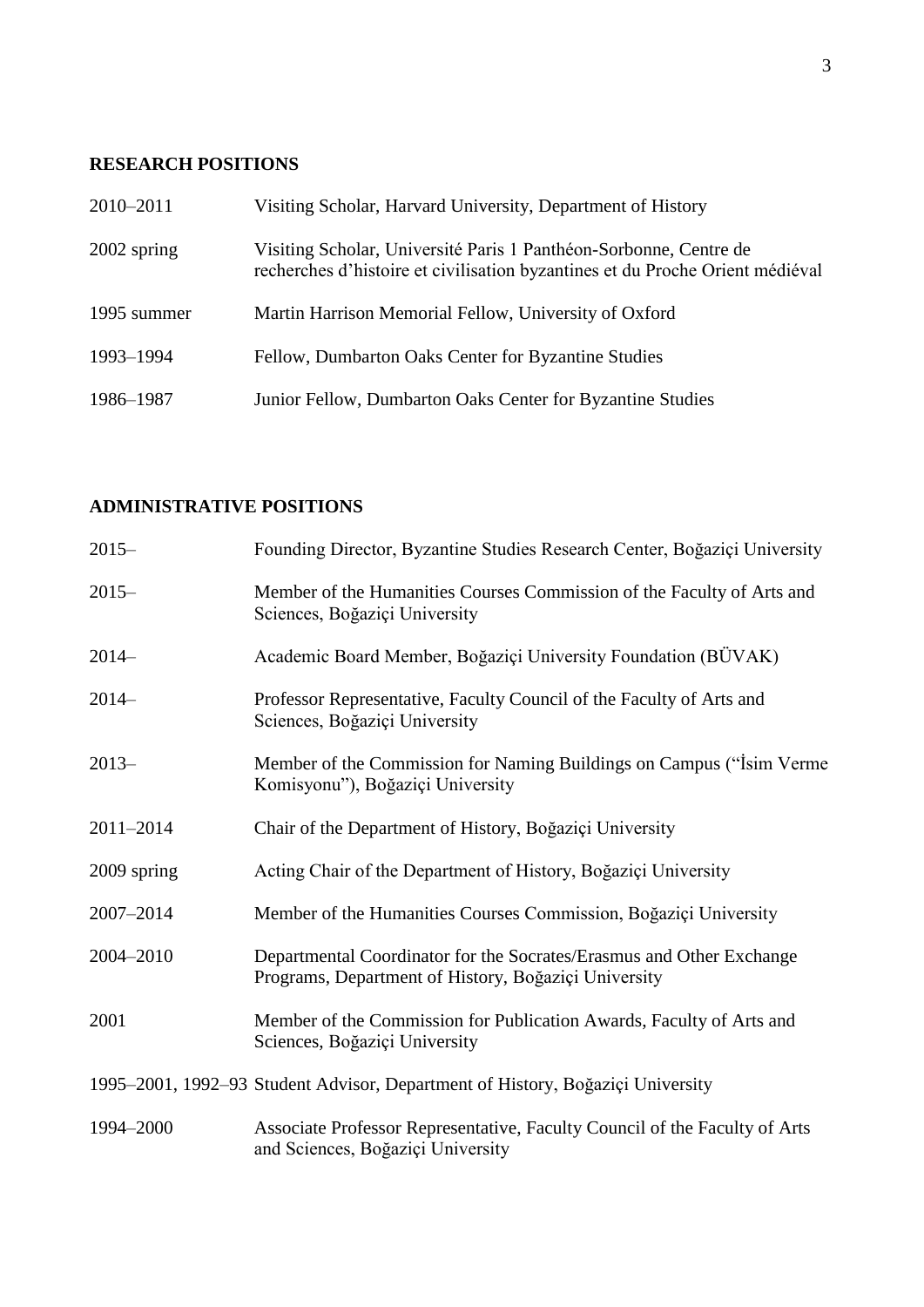## **PROFESSIONAL ACTIVITIES**

| 2014      | Collaborator in a BBC history TV documentary series called The Ascent of<br>Woman, episode 3, aired on BBC2 in September 2015                                                                                                 |
|-----------|-------------------------------------------------------------------------------------------------------------------------------------------------------------------------------------------------------------------------------|
| 2013      | Jury member for the "Prix du livre d'histoire de l'Europe (2013)," under the<br>patronage of the President of the European Parliament                                                                                         |
| $2012 -$  | Member of the Advisory Board of <i>İstanbul Araştırmaları Yıllığı</i> (The Annual<br>of Istanbul Studies), interdisciplinary journal published by the Istanbul<br><b>Research Institute</b>                                   |
| 2012      | Invited speaker (with Prof. Ilber Ortaylı and Ari Çokona) to the launch of<br>the facsimile edition and Turkish translation of Kritovoulos' Historia,<br>Pera Museum-Istanbul, 21 May 2012                                    |
| 2012      | Jury member for the "Prix du livre d'histoire de l'Europe (2012)," under the<br>patronage of the President of the European Parliament                                                                                         |
| $2011-$   | Member of the Editorial Board of GAMER, Ankara University Journal of the<br><b>Center for Southeast European Studies</b>                                                                                                      |
| 2010      | Referee for Tarih Araştırmaları Dergisi, biannual journal of the Ankara<br>University Department of History                                                                                                                   |
| $2009 -$  | Member of the Advisory Board of Ankara Üniversitesi Dil ve Tarih-<br>Coğrafya Fakültesi Dergisi (Ankara University Journal of the Faculty of<br>Letters)                                                                      |
| 2009      | Collaborator in a French TV documentary on Istanbul produced for Des<br>Racines et des Ailes and aired on channel France 3 in December 2009                                                                                   |
| $2007 -$  | Co-founder and coordinator of the Istanbul Byzantine Circular, issued<br>electronically four times a year, with the aim of sharing information about<br>activities, institutions and people related to Istanbul and Byzantium |
| 2007-2008 | Collaborator in the documentary film Bizancio, la raíz común (Byzantium,<br>the Common Root) produced by the Pangea Foundation of Madrid                                                                                      |
| 2007      | Academic advisor for "The Remnants': 12th and 13th Centuries Byzantine<br>Objects in Turkey" exhibition, Istanbul Archaeological Museums, 25 June-<br>31 October 2007                                                         |
| 2005      | Academic advisor for the "Mothers, Goddesses and Sultanas" exhibition,<br>Palais des Beaux Arts, Brussels, 6 October 2004-16 January 2005                                                                                     |
| 2001-2006 | Member of the Editorial Board of Toplumsal Tarih (Social History), monthly<br>journal published by The Economic and Social History Foundation of<br>Turkey                                                                    |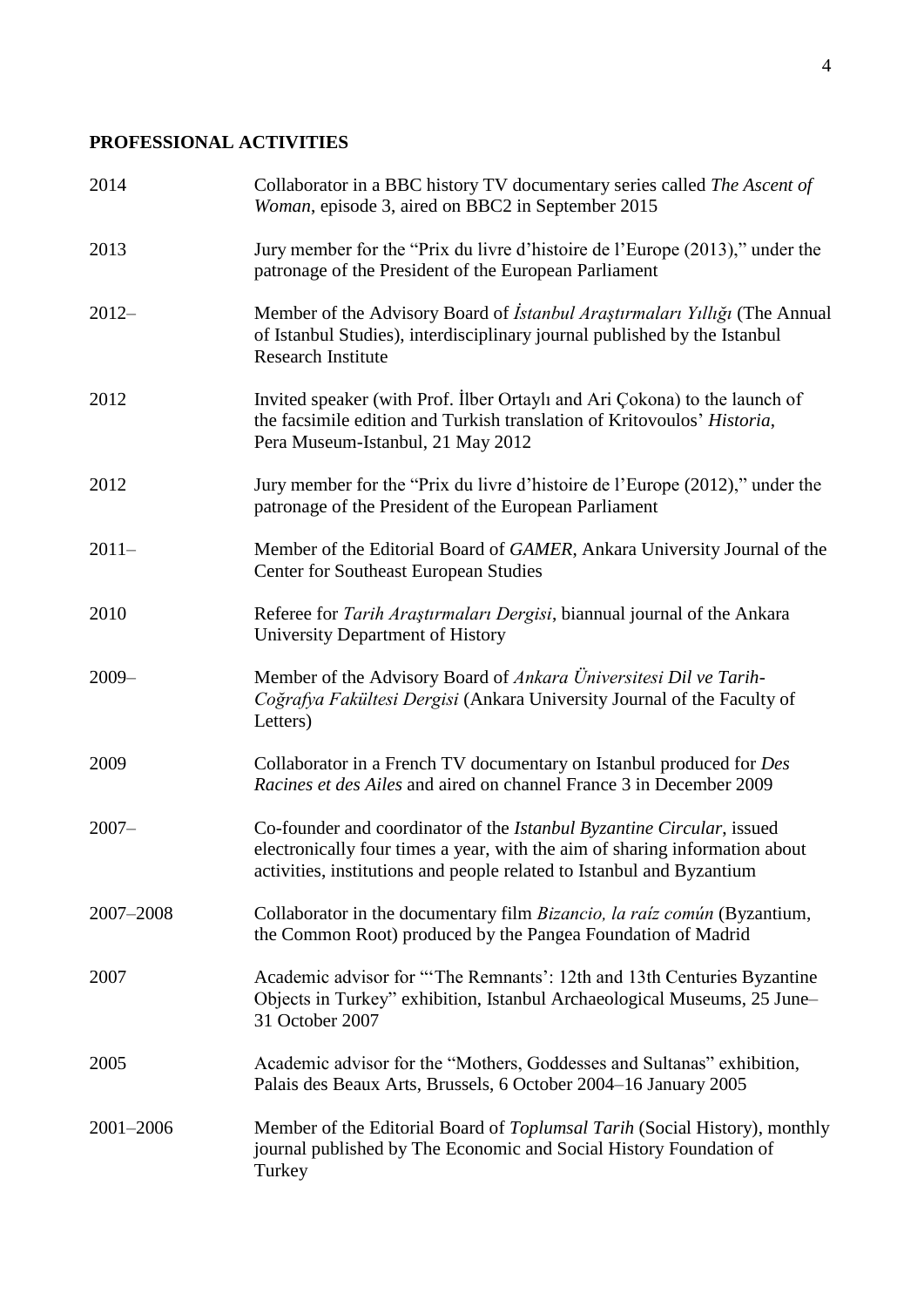| 1999       | Member of the Editorial Board of the "Special Byzantine Issue" of Cogito<br>(no. 17, Winter 1999), Turkish quarterly published by Yapı Kredi Culture,<br>Art, Publication Inc.                                                                                                       |
|------------|--------------------------------------------------------------------------------------------------------------------------------------------------------------------------------------------------------------------------------------------------------------------------------------|
| 1999       | Invited speaker on Byzantine history in a public conference series<br>("Tarihçinin Mutfağı") organized by The Economic and Social History<br>Foundation of Turkey, Istanbul, November 1999 [Summary of the talk<br>published in <i>Toplumsal Tarih</i> 73 (January 2000), pp. 58–60] |
| 1996       | Academic advisor for the "Istanbul – World City" exhibition organized<br>within the framework of the United Nations Human Settlements Conference<br>(HABITAT II) in Istanbul in June 1996                                                                                            |
| 1995, 1992 | Invited speaker on Byzantium in two public panels organized by The<br>Economic and Social History Foundation of Turkey within the framework of<br>the 1992 and 1995 Istanbul Annual Book Fairs                                                                                       |
| 1994       | Referee for Dumbarton Oaks Papers                                                                                                                                                                                                                                                    |
| 1993       | Academic advisor for the "Woman in Anatolia: 9000 Years of the Anatolian<br>Woman" exhibition, Topkapı Sarayı Museum, Istanbul, 29 December 1993-<br>31 May 1994                                                                                                                     |
| 1993       | Invited speaker in a public panel entitled "Bizans Istanbul'u [Byzantine]<br>Constantinople]" organized by Yapı and Kredi Bank, Istanbul, 15 June 1993                                                                                                                               |
| 1992-1995  | Member of the Editorial Board of <i>İstanbul</i> , interdisciplinary journal<br>published by The Economic and Social History Foundation of Turkey                                                                                                                                    |
| 1991-1997  | Contributor to Byzantinische Zeitschrift of bibliographic entries on works<br>published in Turkey on Byzantine history                                                                                                                                                               |

### **CONFERENCE ORGANIZATION**

- 2014– Fourth International Sevgi Gönül Byzantine Studies Symposium on "Byzantine Identity and the Other in Geographical and Ethnic Imagination," to be held at Koç University Research Center for Anatolian Civilizations (RCAC), Istanbul, 23-25 June 2016 (Scientific Advisory Board member & Executive Board member)
- 2011–2013 Third International Sevgi Gönül Byzantine Studies Symposium on "Trade in Byzantium," Koç University Research Center for Anatolian Civilizations (RCAC), Istanbul, 24-26 June 2013 (Scientific Advisory Board member & Executive Board member)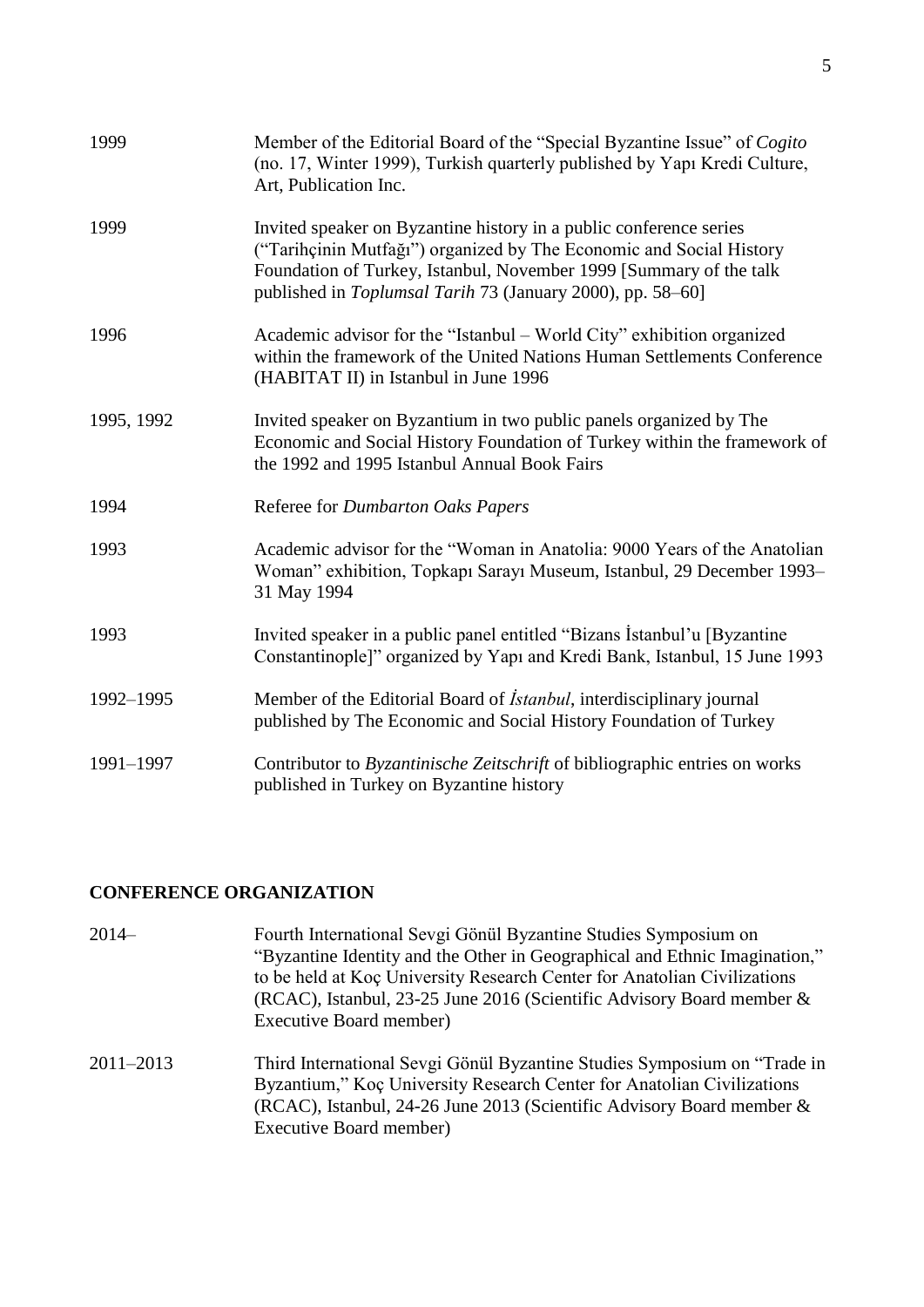| 2008-2010 | Second International Sevgi Gönül Byzantine Studies Symposium on "The<br>Byzantine Court: Source of Power and Culture," Istanbul Archaeological<br>Museum, 21–23 June 2010 (Scientific Advisory Board member & Executive<br>Board member)                      |
|-----------|---------------------------------------------------------------------------------------------------------------------------------------------------------------------------------------------------------------------------------------------------------------|
| 2005-2007 | First International Sevgi Gönül Byzantine Studies Symposium on "Change"<br>in the Byzantine World in the Twelfth and Thirteenth Centuries," Istanbul<br>Archaeological Museum, 25-28 June 2007 (Scientific Advisory Board<br>member)                          |
| 2004      | 6th International Conference of the Society for the Study of the Crusades and<br>the Latin East (SSCLE) on "Around the Fourth Crusade, Before and After,"<br>Boğaziçi University, Istanbul, 25–29 August 2004 (Academic Committee<br>member and co-organizer) |
| 2003      | "International Byzantine-Ottoman Symposium (XVth Century)," Istanbul<br>University, 30-31 May 2003 (Academic Advisory Board member)                                                                                                                           |
| 2001      | 2nd International Congress on "Studies in Ancient Structures," Yildiz<br>Technical University, Faculty of Architecture, Istanbul, 9–13 July 2001<br>(Scientific Committee member)                                                                             |
| 1999      | International Workshop on "Byzantine Constantinople: Monuments,<br>Topography and Everyday Life," Boğaziçi University, Istanbul,<br>7–10 April 1999 (Principal organizer)                                                                                     |

### **CONFERENCE PAPERS AND LECTURES**

| 2016 | "The Late Byzantine Empire and its Capital: Political, Social, and Economic<br>Conditions (1261-1453)," invited lecture in the seminar "Constantinople in<br>Travel Accounts of the 14th-16th Centuries" organized by the Department of<br>Byzantine Studies, Universität zu Köln, Cologne, 16-19 February 2016. |
|------|------------------------------------------------------------------------------------------------------------------------------------------------------------------------------------------------------------------------------------------------------------------------------------------------------------------|
| 2015 | "Viticulture and Wine Production in the Aegean Region during the<br>Byzantine Era," invited lecture at a lecture series organized under the<br>direction of Evangelia Balta, Moonlight Monastery, Cunda Island,<br>9 July 2015.                                                                                  |
| 2015 | "Gennadios Scholarios and the Patriarchate," invited lecture at the<br>Dumbarton Oaks Byzantine Studies Symposium "The Holy Apostles"<br>under the direction of Margaret Mullett and Robert Ousterhout,<br>Washington, D.C., 24-26 April 2015.                                                                   |
| 2013 | "Byzantine Studies in Turkey: Current Trends and Future Directions,"<br>invited inaugural lecture in the seminar series "Bizans: New Perspectives<br>from Turkey in Byzantine Studies" organized by King's College London,<br>8 October 2013.                                                                    |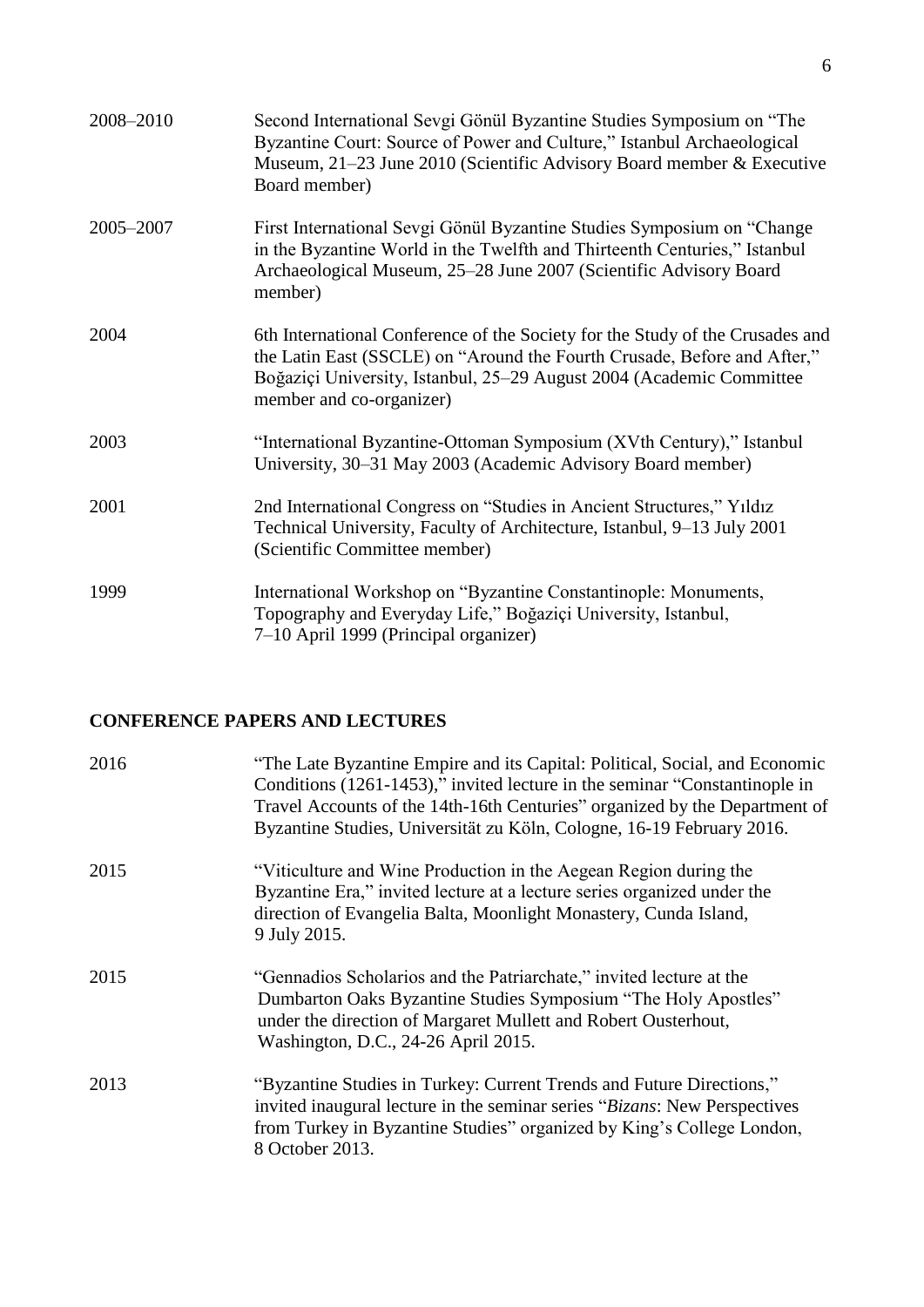| 2013 | Invited speaker at the Closing Panel of the Third International Sevgi Gönül<br>Byzantine Studies Symposium on "Trade in the Byzantine World," held at<br>the Koç University Research Center for Anatolian Civilizations (RCAC),<br>Istanbul, 24-26 June 2013.                                                                 |
|------|-------------------------------------------------------------------------------------------------------------------------------------------------------------------------------------------------------------------------------------------------------------------------------------------------------------------------------|
| 2011 | "The Social Topography of Late Byzantine Constantinople: Evidence from<br>the Patriarchal Register," invited round table lecture at the 22nd International<br>Congress of Byzantine Studies, Sofia, August 2011.                                                                                                              |
| 2010 | "Unofficial Contacts between the Byzantine and Ottoman Capitals," invited<br>lecture at the international symposium "Ottoman History: 1302–1481"<br>organized by the Halil Inalcik Osmanlı Tarihi Araştırmaları Enstitüsü,<br>Yalova, 27-28 July 2010.                                                                        |
| 2010 | "Circulation of People between the Byzantine and Ottoman Courts," invited<br>lecture at the Second International Sevgi Gönül Byzantine Studies<br>Symposium "The Byzantine Court: Source of Power and Culture" organized<br>by the Vehbi Koç Foundation, Istanbul Archaeological Museum, June 2010.                           |
| 2009 | "Byzantine Studies in Turkey: Contemporary Trends in Historical<br>Scholarship," invited lecture at the international symposium "Contemporary<br>Perceptions of Byzantium" organized by the Istanbul Studies Center, Kadir<br>Has University, Istanbul, November 2009.                                                        |
| 2009 | "The Ottoman Expansion and the Byzantine Aristocracy," invited lecture at<br>the Symposium in Memory of Angeliki Laiou organized by the Gennadius<br>Library, Athens, October 2009.                                                                                                                                           |
| 2007 | "Empire and Imperial Ideology in the Late Byzantine Era: Tradition,<br>Transformation and Innovation," invited lecture at the international<br>symposium "Theodore Metochites, the Chora Monastery, and Palaiologan<br>Constantinople" organized by the Istanbul Research Institute and Pera<br>Museum, Istanbul, April 2007. |
| 2006 | "The Empire Challenged: Tradition, Transformation and Adaptation in Late<br>Byzantine Politics and Society," invited plenary lecture at the 21st<br>International Congress of Byzantine Studies, London, August 2006.                                                                                                         |
| 2004 | "Trade and Politics in the Late Byzantine World," invited lecture at the<br>international conference "Greeks and the Routes of the East" organized by<br>the Thessaloniki History Center, Thessaloniki, November 2004.                                                                                                        |
| 2003 | "La prise de Constantinople par les Ottomans," invited lecture at the<br>international colloquium "1453, rencontres européennes" organized by<br>Université Bordeaux 1 and Maison des Arts (Mairie de Castillon-la-Bataille),<br>Castillon-la-Bataille/France, October 2003.                                                  |
| 2003 | "Constantinople on the Eve of the Ottoman Conquest," invited lecture at the<br>international symposium "The Conquest and Istanbul in 550th Anniversary"<br>organized by the Turkish Historical Association, Istanbul, June 2003.                                                                                              |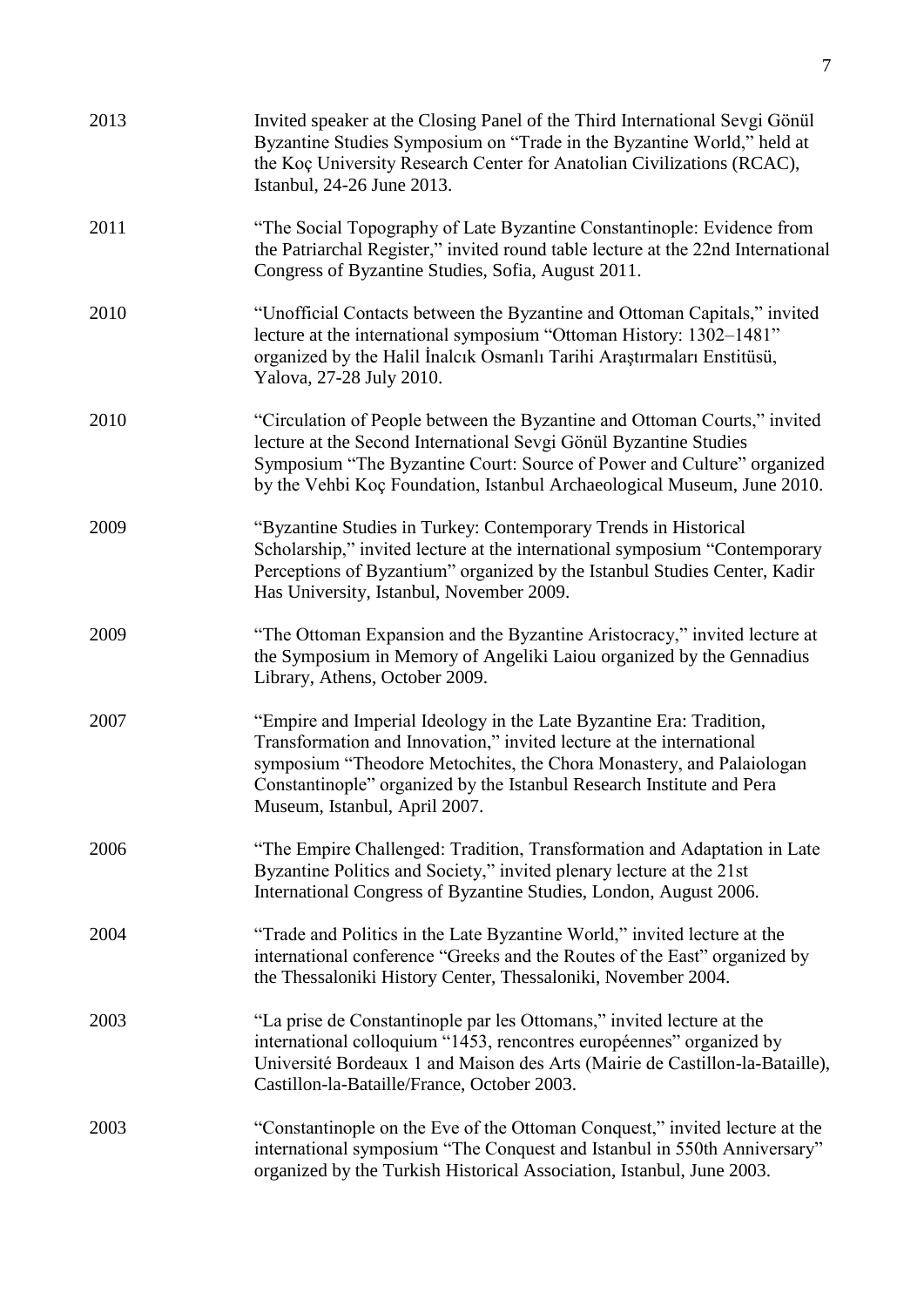| 2002 | "The Fall of Constantinople: A Social and Economic Analysis," invited<br>lecture at the colloquium "1453: the fall of Constantinople and the transition<br>from medieval to early modern times," University of Crete, Department of<br>History and Archaeology, Rethymnon, October 2002.                                                                                          |
|------|-----------------------------------------------------------------------------------------------------------------------------------------------------------------------------------------------------------------------------------------------------------------------------------------------------------------------------------------------------------------------------------|
| 2002 | "Social Relations in Thessalonike under the Venetian Domination (1423–<br>1430)," invited lecture in the seminar "Colonisation occidentale au Moyen-<br>Âge" organized by Michel Balard, Collège de France, Centre d'Histoire et<br>Civilisation de Byzance, Paris, June 2002.                                                                                                    |
| 2002 | "Observations on Socio-political and Commercial Relations between<br>Byzantines, Ottomans and Latins (14th–15th centuries)," invited lecture in<br>the seminar organized by Michel Kaplan, Université Paris 1, Centre de<br>recherches d'histoire et civilisation byzantines et du Proche Orient médiéval,<br>May 2002.                                                           |
| 2001 | "Social and Economic Conditions in Constantinople on the Eve of the<br>Ottoman Conquest," XXth International Congress of Byzantine Studies,<br>Paris, August 2001.                                                                                                                                                                                                                |
| 2001 | "The Aristocracy in Late Byzantine Thessalonike (14th–15th centuries),"<br>invited lecture at the Dumbarton Oaks Spring Symposium "Late Byzantine"<br>Thessalonike" under the direction of Jean-Michel Spieser, Washington D.C.,<br>May 2001.                                                                                                                                     |
| 2001 | "From the Fringes to the Center of the Byzantine Empire: The Ottoman<br>Expansion and its Effects on the Byzantine Aristocracy," invited lecture in<br>the seminar "Byzance et ses confins du $IV^e$ au $XV^e$ siècle" organized by<br>Michel Kaplan, Université Paris 1, Centre de recherches d'histoire et<br>civilisation byzantines et du Proche Orient médiéval, March 2001. |
| 1999 | "The Present State and Future Direction of Studies on Byzantine<br>Constantinople," opening lecture at the international workshop "Byzantine"<br>Constantinople: Monuments, Topography and Everyday Life," Boğaziçi<br>University, Istanbul, April 1999.                                                                                                                          |
| 1998 | "Byzantine History in Turkey Today," invited lecture at the Unesco<br>symposium "Socio-Political Sciences and Historiography in Turkey Today:<br>Major Currents," Panteion University, Athens, May 1998.                                                                                                                                                                          |
| 1997 | "The Co-existence of Greeks and Turks in Medieval Anatolia (11th–12th<br>centuries)," invited lecture in The American Research Institute in Turkey<br>Lecture Series, ARIT, Istanbul, December 1997.                                                                                                                                                                              |
| 1997 | "Ottoman Conquests and the Byzantine Local Aristocracy: The Archontes of<br>Thessalonike," Twenty-Third Annual Byzantine Studies Conference,<br>University of Wisconsin-Madison, September 1997.                                                                                                                                                                                  |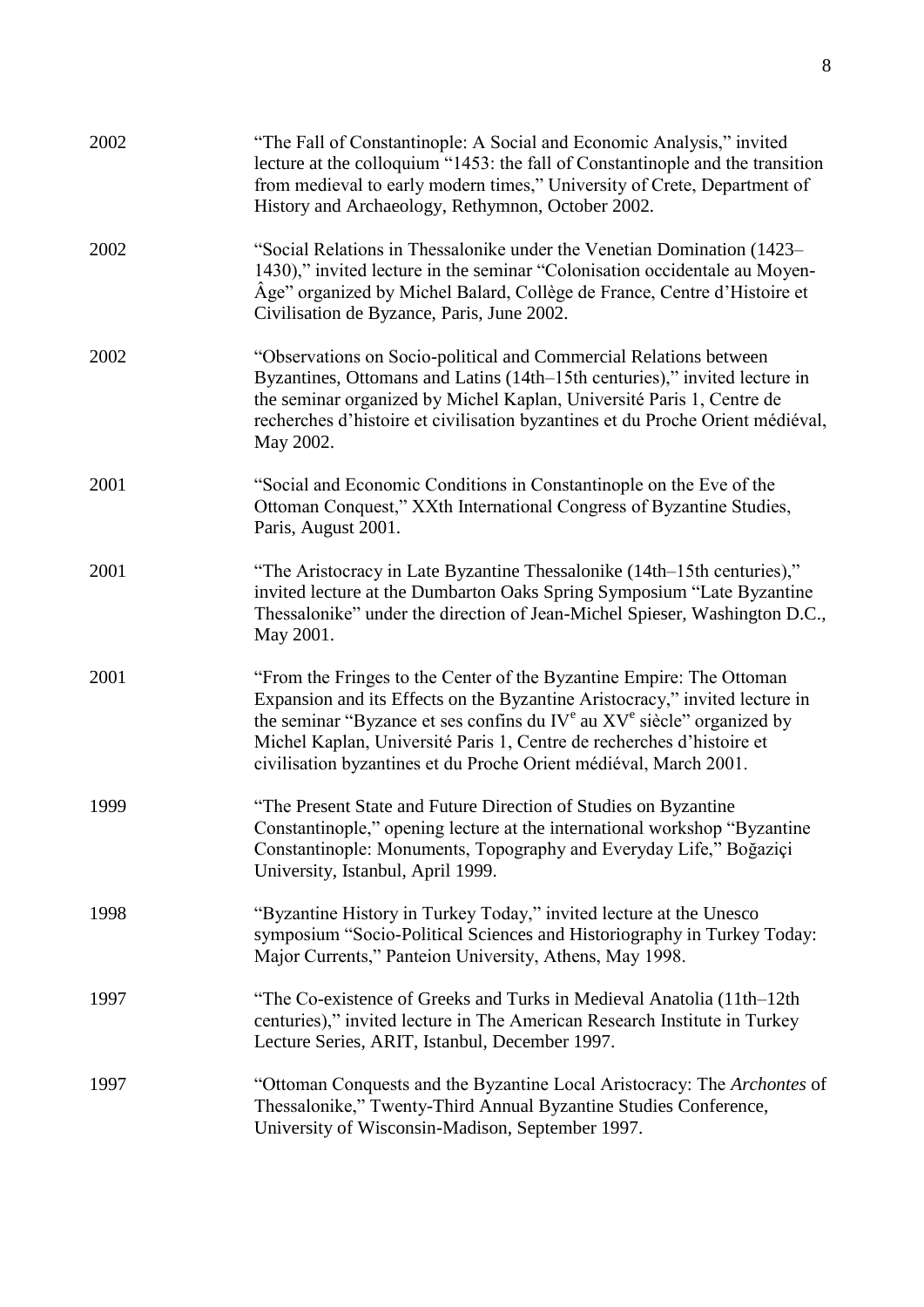| 1996 | "Sources for the Social and Economic History of Late Medieval<br>Thessalonike and their Significance for Byzantine and Ottoman Studies,"<br>invited lecture at the symposium "South-East Europe in History: The Past,<br>the Present, and the Problems of Balkanology" organized by Melek<br>Delilbaşı, Ankara University, November 1996. |
|------|-------------------------------------------------------------------------------------------------------------------------------------------------------------------------------------------------------------------------------------------------------------------------------------------------------------------------------------------|
| 1996 | "The Byzantine Aristocracy during the Period of Ottoman Conquests,"<br>invited lecture at the colloquium "Aristocracies of the Northern<br>Mediterranean Regions in the Medieval and Early Modern Periods"<br>organized by Angeliki Laiou and Pierre Toubert, Fondation des<br>Treilles/France, June 1996.                                |
| 1994 | "Byzantine Merchants and the Question of their Attitudes towards the<br>Italians and the Ottomans on the Eve of the Fall of Constantinople," invited<br>lecture at the conference "The Business of Change: Merchants and the Fall<br>of Constantinople," Princeton University, November 1994.                                             |
| 1994 | "Political Attitudes and Socio-Economic Conditions in Constantinople,<br>1403–1453," work in progress report, Dumbarton Oaks, Washington D.C.,<br>April 1994.                                                                                                                                                                             |
| 1993 | "Byzantium between the Ottomans and the Latins," invited lecture in the<br>graduate seminar organized by The Five College Near Eastern Studies<br>Committee, Mount Holyoke College, October 1993.                                                                                                                                         |
| 1993 | "From Universalism to Particularism: The Evolution of Byzantine Imperial<br>Ideology and the Ottoman Conquests," invited lecture at The First<br>International History Congress organized by The Economic and Social<br>History Foundation of Turkey, Middle East Technical University, Ankara,<br>May 1993.                              |
| 1993 | "Economic Conditions in Constantinople during the Siege of Bayezid I,"<br>27th Spring Symposium of Byzantine Studies, Oxford University, April<br>1993.                                                                                                                                                                                   |
| 1991 | "Considerations on Some Aspects of Byzantine-Ottoman Relations,"<br>XVIIIth International Congress of Byzantine Studies, Moscow, August 1991.                                                                                                                                                                                             |
| 1990 | "Constantinople and the Byzantine Empire," invited lecture in The American<br>Research Institute in Turkey's "Friends of ARIT, 1990-91 Lecture Series,"<br>Istanbul, November 1990.                                                                                                                                                       |
| 1985 | "Byzantine-Turkish Relations in the Late 11th and 12th Centuries,"<br>Conference on "Greece and Turkey: Exploring Common Bonds," University<br>of Pennsylvania, The Middle East Center, April 1985.                                                                                                                                       |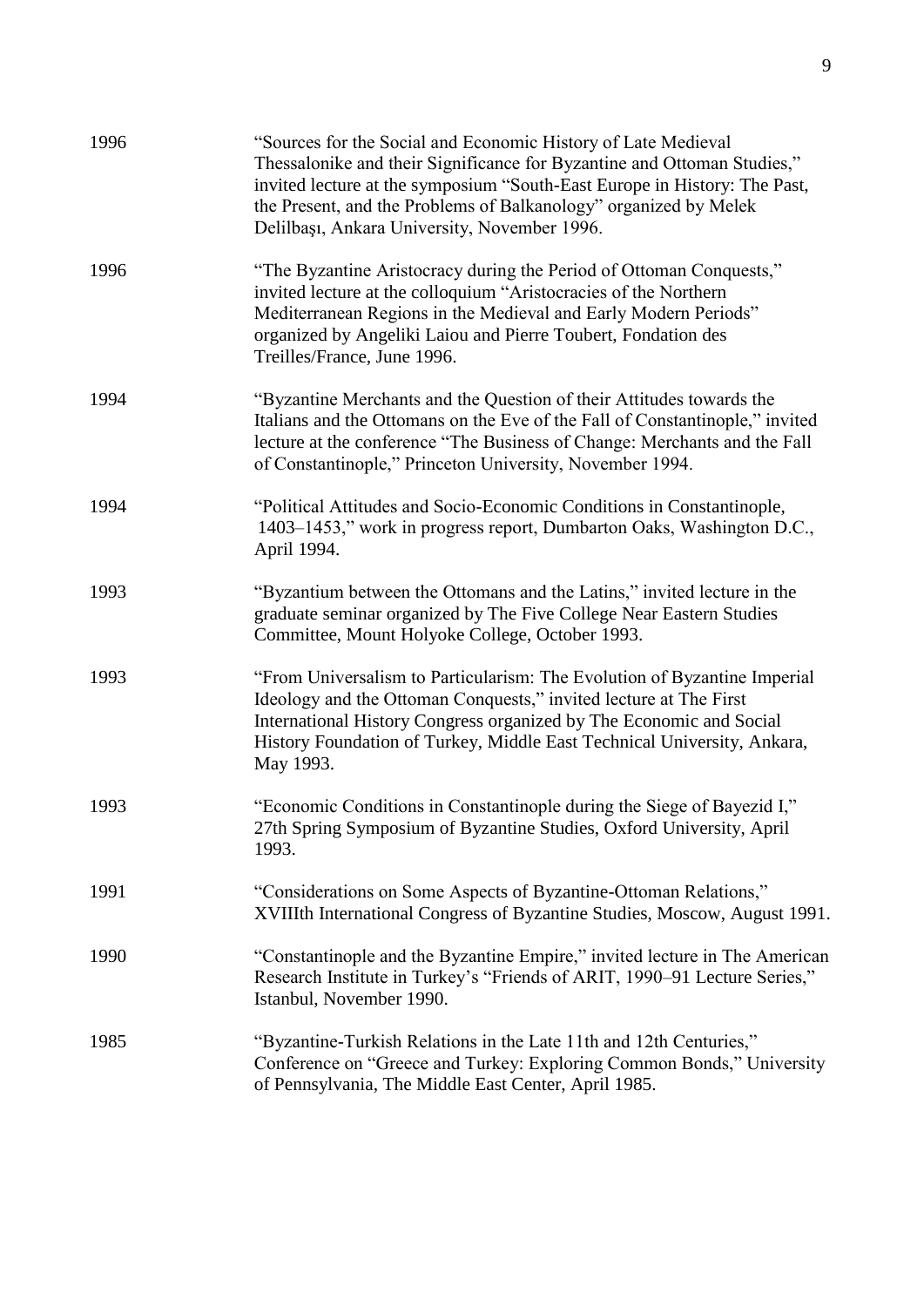### **COURSES TAUGHT**

#### **Undergraduate Courses:**

| <b>HIST 101</b> | <b>Classical History and Civilization</b>                       |
|-----------------|-----------------------------------------------------------------|
| <b>HIST 102</b> | European and Islamic History and Civilization (4th–15th cents.) |
| HIST 105-106    | The Making of the Modern World I–II                             |
| HIST 111/241    | Introduction to Western European, Mediterranean, and Islamic    |
|                 | Civilizations: from Antiquity to the End of the Middle Ages     |
| HIST 211/221    | Pre-Ottoman Turkish History/Early & Medieval Turkic History     |
| HIST 335-336    | History of the Byzantine Empire I–II                            |
| <b>HIST 382</b> | Topics in Byzantine History: Byzantine Constantinople           |
| HIST 401-402    | Historiography I-II                                             |
| <b>HIST 443</b> | Seminar in Byzantine History                                    |
| <b>HIST 462</b> | Selected Topics: Byzantine Sources on the Turks                 |
| <b>HIST 484</b> | <b>Special Topics: The Crusades</b>                             |
| HIST 495-496    | Research Project I-II                                           |

#### **Graduate Courses:**

| <b>HIST 501</b> | Historiography of Social Change                                           |
|-----------------|---------------------------------------------------------------------------|
| HIST 531-532    | Selected Topics in Byzantine History I-II                                 |
| <b>HIST 533</b> | Seminar in Byzantine History                                              |
| <b>HIST 535</b> | Seminar in Social and Economic History of Byzantium                       |
| HIST 59C        | Special Topics: Byzantine Diplomacy and Foreign Relations                 |
| <b>HIST 595</b> | Special Topics: Byzantine Constantinople – Society, Economy, Institutions |
| <b>HIST 633</b> | Readings in Byzantine History                                             |
| <b>HIST 636</b> | Seminar in Byzantine and Early Ottoman History                            |
| HIST 68P        | Special Topics: Readings in Middle and Late Byzantine Sources             |
|                 |                                                                           |

### **THESIS SUPERVISION AND JURY MEMBERSHIP**

### **M.A. Thesis Supervision:**

- G. Carole Woodall, "The Interpretation of Turkish Movements into Anatolia during the Eleventh and Twelfth Centuries" (1995)
- H. Erdem Çıpa, "Class and Conflict in Medieval Peasant Societies: An Analysis of Marxian Historiography" (1997)
- Aysu Dinçer, "Origins of Manorial Organization in Early Medieval England" (1998)
- Buket Kitapçı-Bayrı, "Center-Periphery, Orthodoxy-Heterodoxy: The Case of Şeyh Bedreddin and the Bogomils" (2000)
- G. Ece Turnator, "The Provisioning of Byzantine Constantinople" (2000)
- Ş. Koray Durak, "Byzantine-Turkish Encounter in Western Anatolia in the Late Thirteenth and Early Fourteenth Centuries" (2001)
- Aslıhan Akışık, "The *Akritai* and Frontier Ethos in Byzantine and Pre-Ottoman Turkish Epic Poetry" (2001)
- Esra Güzel Erdoğan, "Monastic Patronage in Palaiologan Constantinople" (2001)
- Mevlude Bakır, "Impact and Consequences of Earthquakes in Byzantine Constantinople and its Vicinity (A.D. 342–1454)" (2002)
- H. Yaman Dalanay, "Saints as Healers: Medical Thought and Practices as Reflected in Byzantine Saints' Lives from the Fourth to the Eleventh Century" (2005)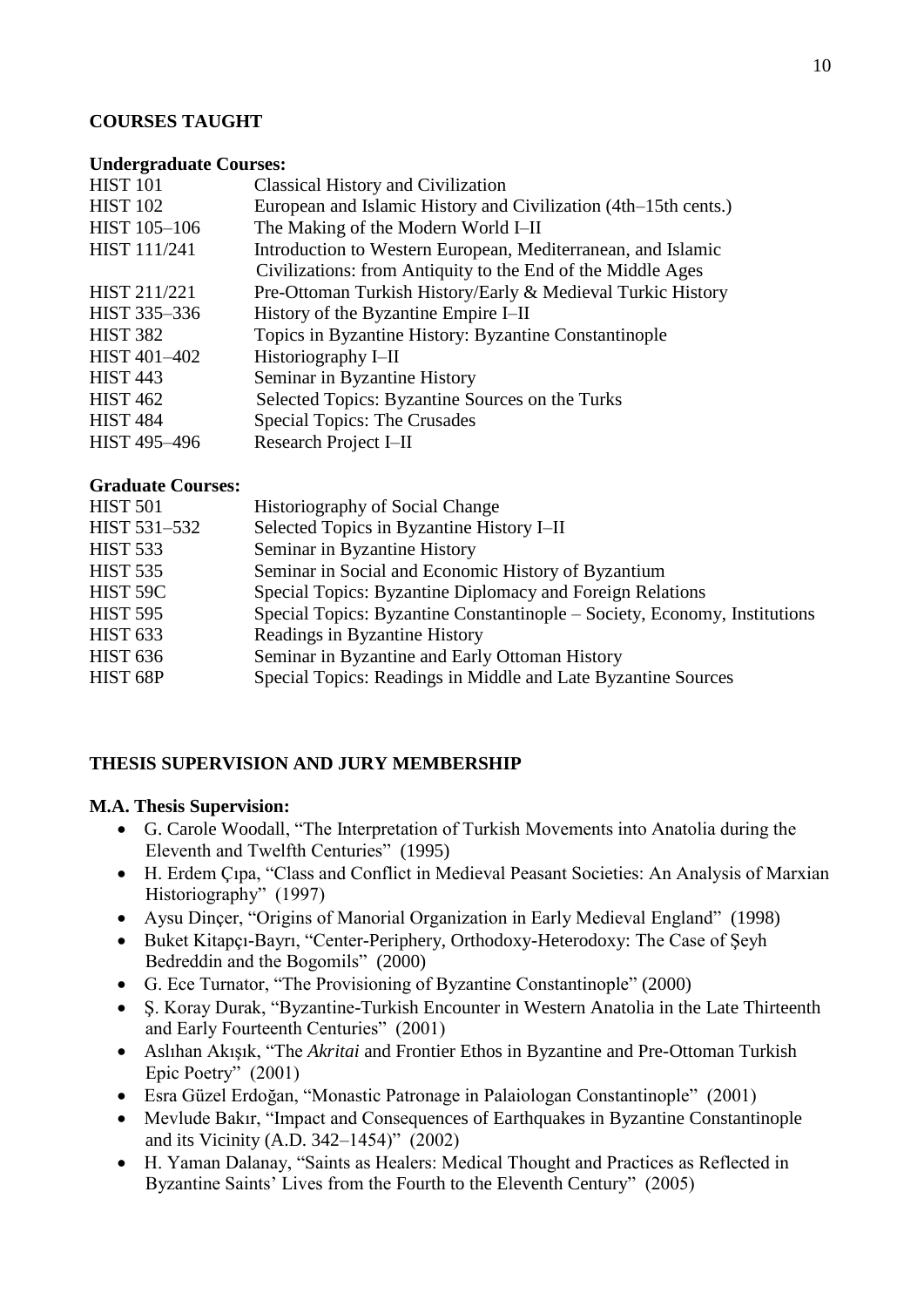- Tuna Artun, "The *Regestes* of the Medieval Acts of the VazelonMonastery: The Codex E of the Timios Prodromos on Mount Vazelon as a Source for the Social, Economic and Institutional History of Rural Matzouka from the Thirteenth to the Fifteenth Century" (2006)
- Kıvanç Tanrıyar, "*The Life of Saint Auxentios*: An Introduction, Translation and Commentary" (2007)
- İpek Tabur, "The Representation of the Medical Doctor in the Non-Medical Sources of the Palaiologan Period" (2008)
- Kerem Celikel, "The Hesychast Controversy: A Practice and Attitude" (2011)
- Ayşe Esra Şirin, "Between Dominicans and Palamites: Pro-Latin Intellectuals in Fourteenth-Century Byzantium" (2012)
- Kerim Kartal, "Gennadios Scholarios' View on Peloponnesian Politics through his Letters: An Introduction, Translation, and Commentary" (2013)
- Meric Öztürk, "The Byzantine Local Aristocracy in Asia Minor (12th-14th Centuries" (2013)
- Sebnem Usluer, "The Regions along the Golden Horn of Constantinople during the Komnenian and Palaiologan Periods: A Comparative Study" (in progress)
- Mustafa Yıldız, "The Discourse of Rebellion in Byzantium in the 11th-12th Centuries" (in progress)

## **Ph.D. Thesis Supervision:**

 Esra Güzel Erdoğan, "Relationship Between Constantinopolitan Monasteries and Society and the Concept of *Philanthropia* During the Reign of Andronikos II (1282–1328)" (2009)

[Thesis co-advised with Prof. Ayla Ödekan (Istanbul Technical Univ.)]

- Buket Kitapçı-Bayrı, "Martyrs and Dervishes as Witnesses: The Transformation of Byzantine Identity in the Lands of Rum (Thirteenth–Fifteenth Century)" (2010) [Thesis co-advised with Prof. Michel Kaplan (Paris I – Sorbonne Univ.)]
- Mevlude Bakır, "The Effects of Earthquakes on the Built Environment in Antioch and its Vicinity from the Fourth to the Thirteenth Century" (in progress) [Thesis co-advised with Prof. Ayla Ödekan (Istanbul Technical Univ.)]

## **Ph.D. Thesis Jury Membership:**

- Engin Akyürek, "The Parekklesion of the Chora Church" (Istanbul University, Faculty of Arts, 1995)
- Vera Bulgurlu, "The Evaluation of a Group of Byzantine Lead Seals at the Istanbul Archaeological Museums" (Istanbul University, Faculty of Arts, 1999)
- Aygül Ağır, "The Transformation of Istanbul's Old Venetian Quarter into the Ottoman Commercial Region" (Istanbul Technical University, Faculty of Architecture, 2001)
- Mine Esmer, "İstanbul'da Orta Bizans Dönemine Ait Üç Anıt ile Çevrelerinin Korunması İçin Öneriler" [Proposals for the Conservation of Three Middle Byzantine Period Churches of Istanbul and their Neighbourhoods], (Istanbul Technical University, Faculty of Architecture, 2012)
- Aslıhan Akışık, "Self and Other in the Renaissance: Laonikos Chalkokondyles and Late Byzantine Intellectuals" (Harvard University, Faculty of Arts and Sciences, 2013)
- Bilge Ar, "Osmanlı Döneminde Aya İrini ve Yakın Çevresi" [Hagia Eirene and its Surroundings in the Ottoman Period], (Istanbul Technical University, Faculty of Architecture, 2013)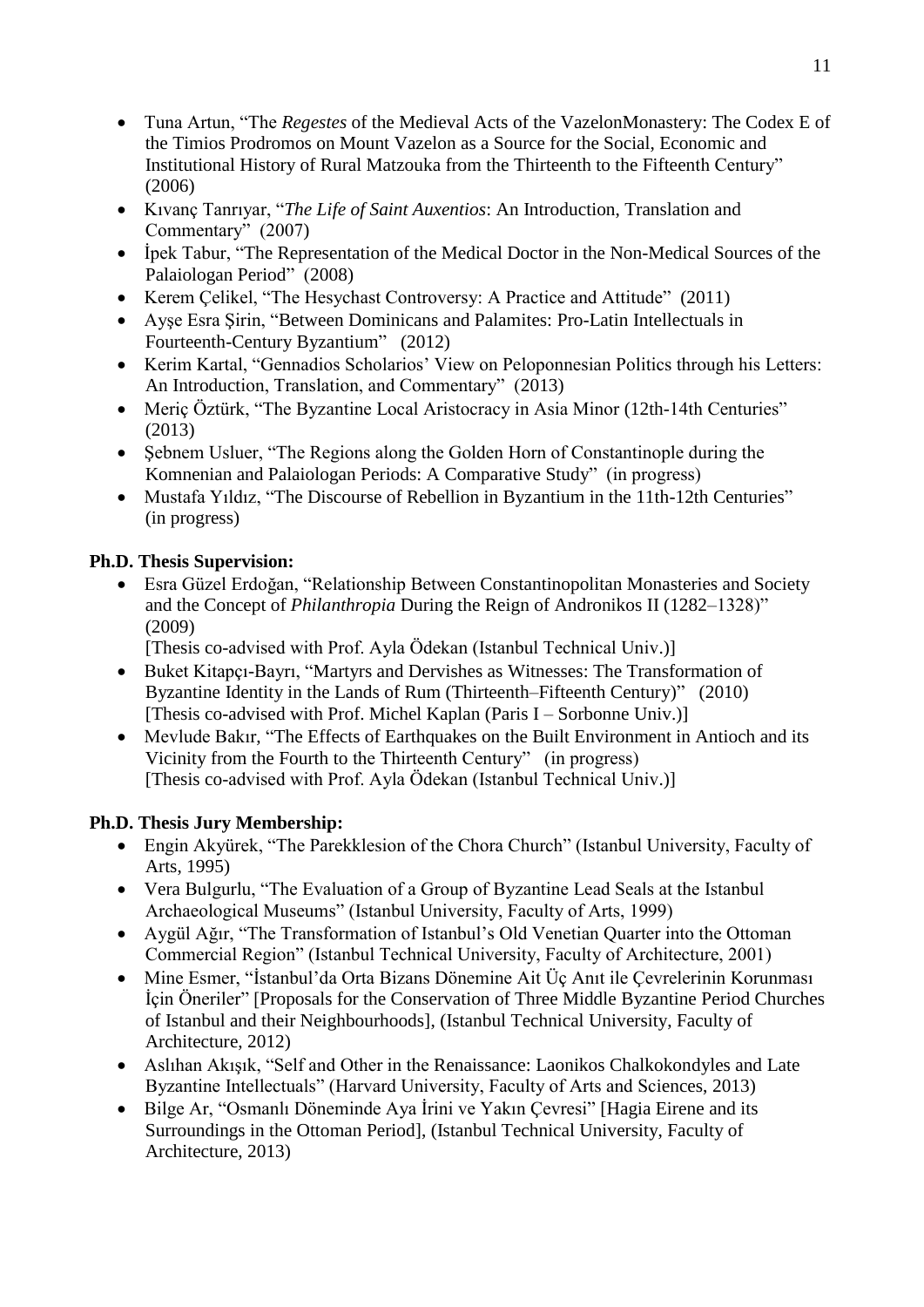- Nisa Semiz, "İstanbul Deniz Surları ve Korunması İçin Öneriler" [The Sea Walls of Istanbul and Proposals for their Conservation], (Istanbul Technical University, Faculty of Architecture, 2014)
- Esra Kudde, "Stoudios Manastır Kompleksi Ioannes Prodromos Kilisesi (İmrahor İlyas Bey Camii – İmrahor Anıtı) Koruma Projesi ve Önerileri" [The Conservation Project and Proposals for the Ioannes Prodromos Church of the Stoudios Monastery (Imrahor Ilyas Bey Mosque – Imrahor Monument)], (Istanbul Technical University, Faculty of Architecture, 2015)

### **MEMBERSHIP IN PROFESSIONAL ORGANIZATIONS**

| $2001 -$ | The Society for the Promotion of Byzantine Studies (Member)                                                     |
|----------|-----------------------------------------------------------------------------------------------------------------|
| $2000 -$ | Turkish National Committee for Byzantine Studies (Founding Member and<br>General Secretary)                     |
| $1993-$  | The Economic and Social History Foundation of Turkey (Member, since<br>1993; Executive Board Member, 2003–2006) |
| $1993-$  | Foundation for Hellenic Culture (Corresponding Member)                                                          |

### **PUBLICATIONS**

### **Books and Edited Volumes:**

| forthcoming | (ed. with Paul Magdalino) Trade in the Byzantine World. Papers from the<br>Third International Sevgi Gönül Byzantine Studies Symposium, Istanbul,<br>24–27 June 2013 (Istanbul: Koç University Press).                                        |
|-------------|-----------------------------------------------------------------------------------------------------------------------------------------------------------------------------------------------------------------------------------------------|
| 2013        | (ed. with Ayla Ödekan and Engin Akyürek) The Byzantine Court: Source of<br>Power and Culture. Papers from the Second International Sevgi Gönül<br>Byzantine Studies Symposium, Istanbul, 21–23 June 2010 (Istanbul: Koç<br>University Press). |
| 2011        | (ed. with Cemal Kafadar) In Memoriam Angeliki E. Laiou = Journal of<br>Turkish Studies 36.                                                                                                                                                    |
| 2010        | (ed. with Ayla Ödekan and Engin Akyürek) First International Sevgi Gönül<br>Byzantine Studies Symposium: Proceedings — 1. Uluslararası Sevgi Gönül<br>Bizans Araştırmaları Sempozyumu: Bildiriler (Istanbul: Vehbi Koç Vakfı).                |
| 2009        | Byzantium between the Ottomans and the Latins: Politics and Society in the<br>Late Empire (Cambridge: Cambridge University Press).<br>[Turkish translation forthcoming from Türkiye İş Bankası Kültür Yayınları]<br>in $2016$                 |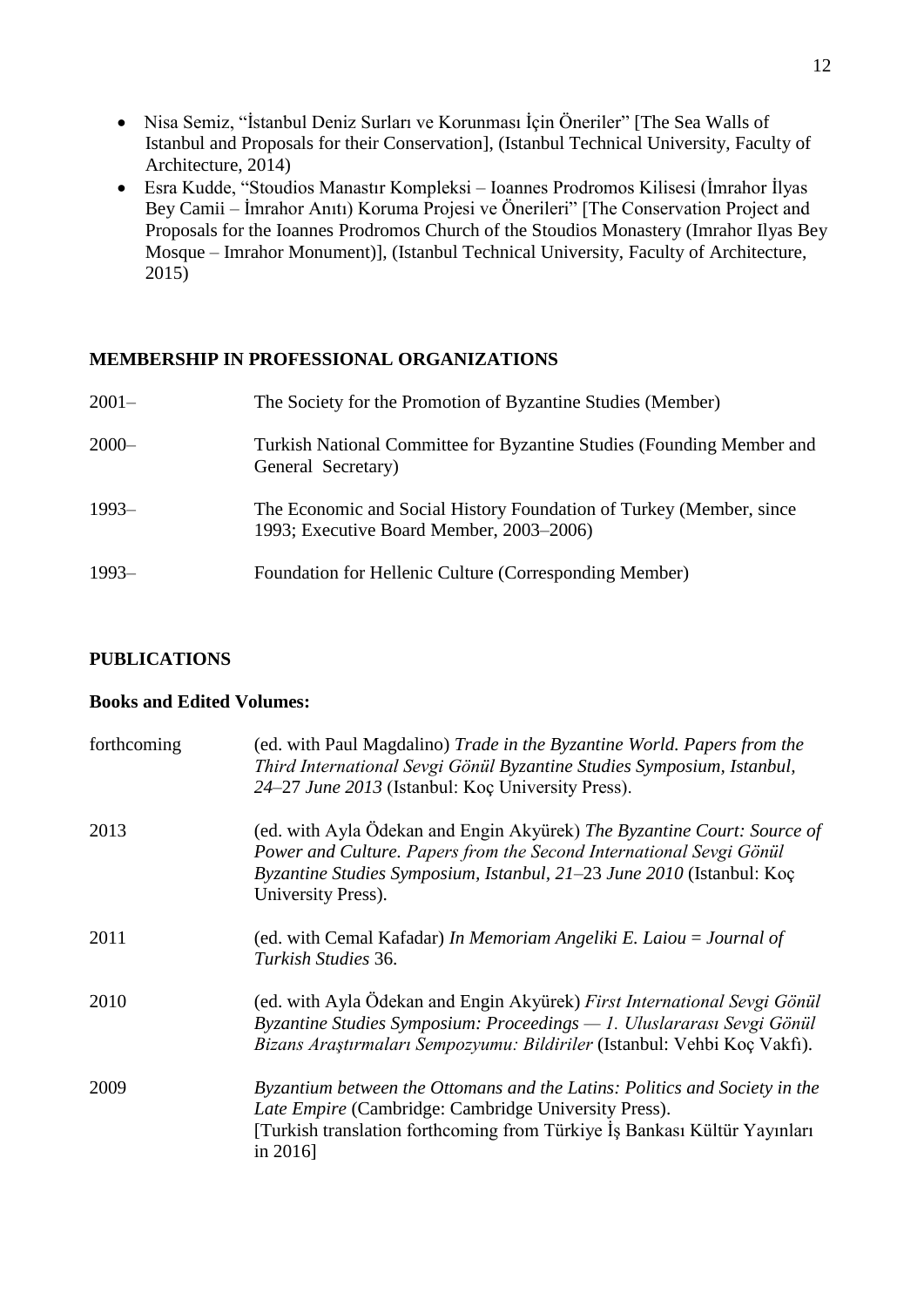2001 (ed.) *Byzantine Constantinople: Monuments, Topography and Everyday Life*, The Medieval Mediterranean vol. 33 (Leiden-Boston-Köln: E. J. Brill). [Turkish translation forthcoming from Yapı Kredi Yayınları in 2016]

## **Journal Articles and Book Chapters:**

| forthcoming | "The Byzantine Economy and the Sea: The Maritime Trade of Byzantium,<br>Tenth-Fifteenth Centuries," chapter commissioned by the Association<br>Océanides for a multi-volume book on maritime history (volume on the<br>Middle Ages, ed. Michel Balard).                                                                                                                                                     |
|-------------|-------------------------------------------------------------------------------------------------------------------------------------------------------------------------------------------------------------------------------------------------------------------------------------------------------------------------------------------------------------------------------------------------------------|
| forthcoming | "I. Bayezid'in Kuşatması Sırasında (1394-1402) Konstantinopolis'te<br>Ekonomik Koşullar," in İstanbul Kuşatmaları, eds. Murat Arslan and Turhan<br>Kaçar.<br>[Turkish translation of N. Necipoğlu, 1995b]                                                                                                                                                                                                   |
| forthcoming | "The Byzantine Aristocracy during the Period of Ottoman Conquests," in<br>Halil İnalcık Armağanı / Festschrift for Halil İnalcık (Istanbul: Eren<br>Yayıncılık).                                                                                                                                                                                                                                            |
| 2015        | (Editor, with Çiğdem Kafescioğlu), Dossier entitled "Ayasofya: Kimlik,<br>Hafiza ve Mekan Üzerine Bin Beş Yüz Yıllık Bir Tartışma" [Hagia Sophia:<br>A Fifteen Hundred Years Old Controversy About Identity, Memory and<br>Space], Toplumsal Tarih 254 (February 2015), pp. 41-91.                                                                                                                          |
| 2013a       | "Circulation of People between the Byzantine and Ottoman Courts," in The<br>Byzantine Court: Source of Power and Culture. Papers from the Second<br>International Sevgi Gönül Byzantine Studies Symposium, Istanbul, 21–23<br>June 2010, eds. Ayla Ödekan, Nevra Necipoğlu and Engin Akyürek<br>(Istanbul: Koç University Press), pp. 105–108.                                                              |
| 2013b       | "Türkiye'de Bizans Tarihi Çalışmalarına Dair Gözlemler" [Observations on<br>Byzantine Historical Studies in Turkey], Toplumsal Tarih 229 (Jan. 2013),<br>pp. 76-77.                                                                                                                                                                                                                                         |
| 2011a       | "The Social Topography of Late Byzantine Constantinople: Evidence from<br>the Patriarchal Register," Journal of Turkish Studies 36, pp. 133–143.                                                                                                                                                                                                                                                            |
| 2011b       | "Geç Bizans Döneminde İmparatorluk ve İmparatorluk İdeolojisi: Gelenek,<br>Dönüşüm ve Yenilik / Empire and Imperial Ideology in the Late Byzantine<br>Era: Tradition, Transformation, and Innovation," in Kariye Camii, Yeniden /<br>The Kariye Camii Reconsidered, eds. Holger A. Klein, Robert G.<br>Ousterhout, Brigitte Pitarakis (Istanbul: Istanbul Research Institute<br>Publications), pp. 269-296. |
| 2010a       | "Constantinople on the Eve of the Ottoman Conquest," in From Byzantion<br>to Istanbul. 8000 Years of a Capital, ed. Koray Durak (Istanbul: Mas<br>Matbaacılık), pp. 180-187, 253-254 (endnotes).                                                                                                                                                                                                            |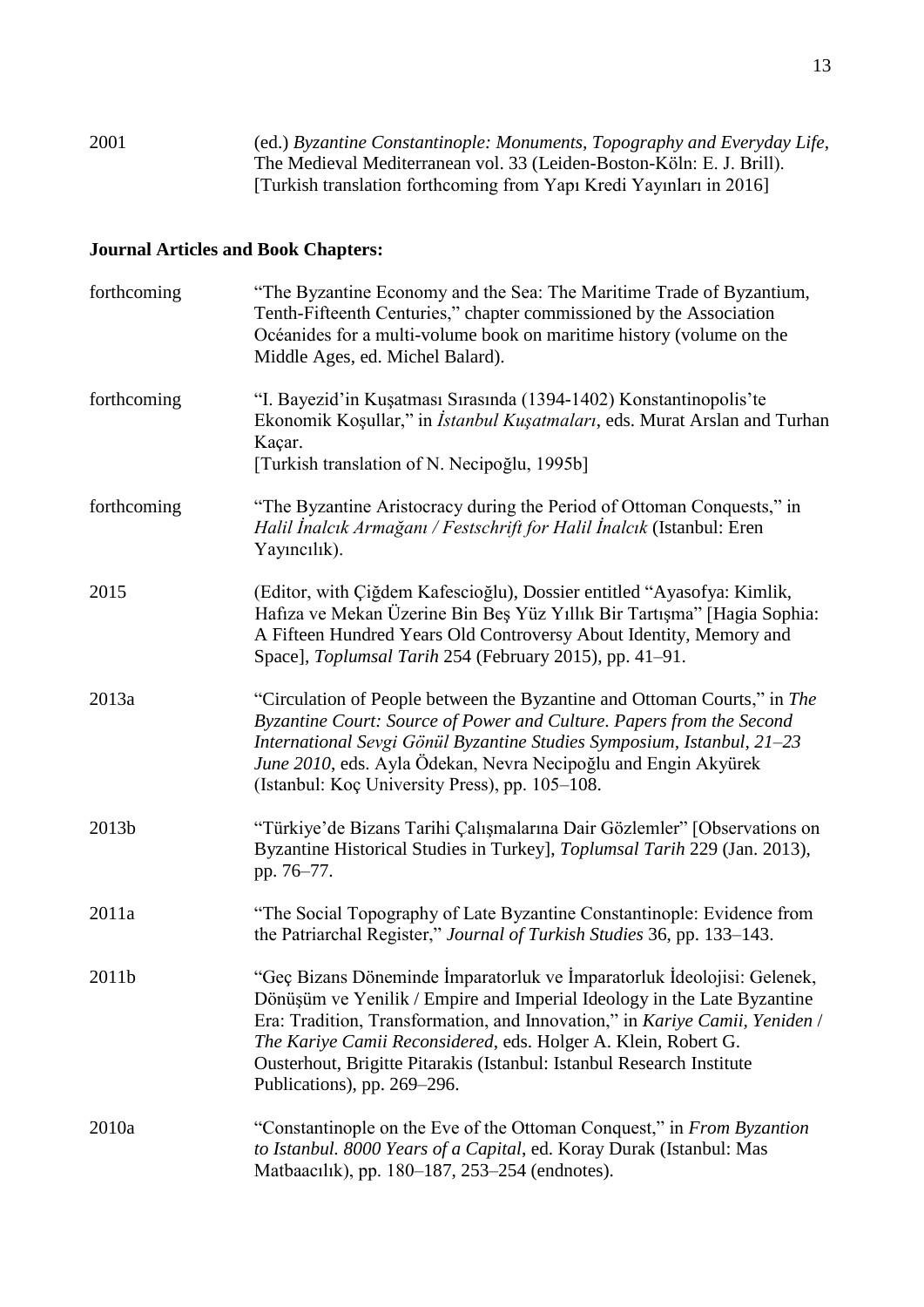| 2010b | "Osmanlı Fethinin Arifesinde Konstantinopolis," in Bizantion'dan<br>İstanbul'a. Bir Başkentin 8000 Yılı, ed. Koray Durak (Istanbul: Mas<br>Matbaacılık), pp. 180–187, 253–254 (endnotes).<br>[Turkish translation of N. Necipoğlu, 2010a]                                                                                                                   |
|-------|-------------------------------------------------------------------------------------------------------------------------------------------------------------------------------------------------------------------------------------------------------------------------------------------------------------------------------------------------------------|
| 2009  | "Constantinople à la veille de la conquête," in De Byzance à Istanbul. Un<br>port pour deux continents, ed. Edhem Eldem (Paris: Éditions de la Réunion<br>des musées nationaux), pp. 163–173.                                                                                                                                                               |
| 2008  | "Prof. Dr. Işın Demirkent, Türkiye'de Haçlı Seferleri Tarihi Alanındaki<br>Çalışmaların İlk Temsilcisi" [Işın Demirkent, Turkey's Pioneer in the Field<br>of Crusader History], in Prof. Dr. Işın Demirkent Anısına / In Memory of<br>Prof. Dr. Işın Demirkent, eds. Abdülkerim Özaydın, Fahameddin Başar et al<br>(Istanbul: Dünya Yayıncılık), pp. 29–30. |
| 2007a | "Onikinci ve Onüçüncü Yüzyıllarda Bizans İmparatorluğu / The Byzantine<br>Empire in the Twelfth and Thirteenth Centuries," in "Kalanlar": 12. ve 13.<br>Yüzyıllarda Türkiye'de Bizans / "The Remnants": 12th and 13th Centuries<br>Byzantine Objects in Turkey, ed. Ayla Ödekan (Istanbul: Vehbi Koç Vakfı),<br>pp. 14–19.                                  |
| 2007b | "Türkler ve Bizanslılar (Onbirinci ve Onikinci Yüzyıllar)," Türkçe<br>Konuşanlar: Asya'dan Balkanlar'a 2000 Yıllık Sanat ve Kültür, eds. Ergun<br>Çağatay and Doğan Kuban (Istanbul), pp. 254–265.<br>[Turkish translation of N. Necipoğlu, 2006a]                                                                                                          |
| 2006a | "Turks and Byzantines (Eleventh and Twelfth Centuries)," in The Turkic<br>Speaking Peoples: 2,000 Years of Art and Culture from Inner Asia to the<br>Balkans, eds. Ergun Çağatay and Doğan Kuban (Munich-Berlin-London-<br>New York: Prestel Verlag), pp. 254–265.                                                                                          |
| 2006b | "The Empire Challenged: Tradition, Transformation and Adaptation in Late<br>Byzantine Politics and Society," in Proceedings of the 21st International<br>Congress of Byzantine Studies. London, 21-26 August, 2006, Vol. 1: Plenary<br><i>Papers</i> (Aldershot: Ashgate Publishing), pp. 79–80.                                                            |
| 2005  | "Social and Economic Conditions in Constantinople during Mehmed II's<br>Siege," in 1453: Η άλωση της Κωνσταντινούπολης και η μετάβαση από τους<br>μεσαιωνικούς στους νεώτερους χρόνους, ed. Tonia Kioussopoulou (Iraklion:<br>University of Crete Press), pp. 75–86.                                                                                        |
| 2004  | "La prise de Constantinople par les Ottomans," Cahiers Art et Science 8,<br>pp. 129-144.                                                                                                                                                                                                                                                                    |
| 2003a | "The Aristocracy in Late Byzantine Thessalonike: A Case Study of the<br>City's Archontes (14th-15th Centuries)," Dumbarton Oaks Papers 57,<br>pp. 133–151.                                                                                                                                                                                                  |

14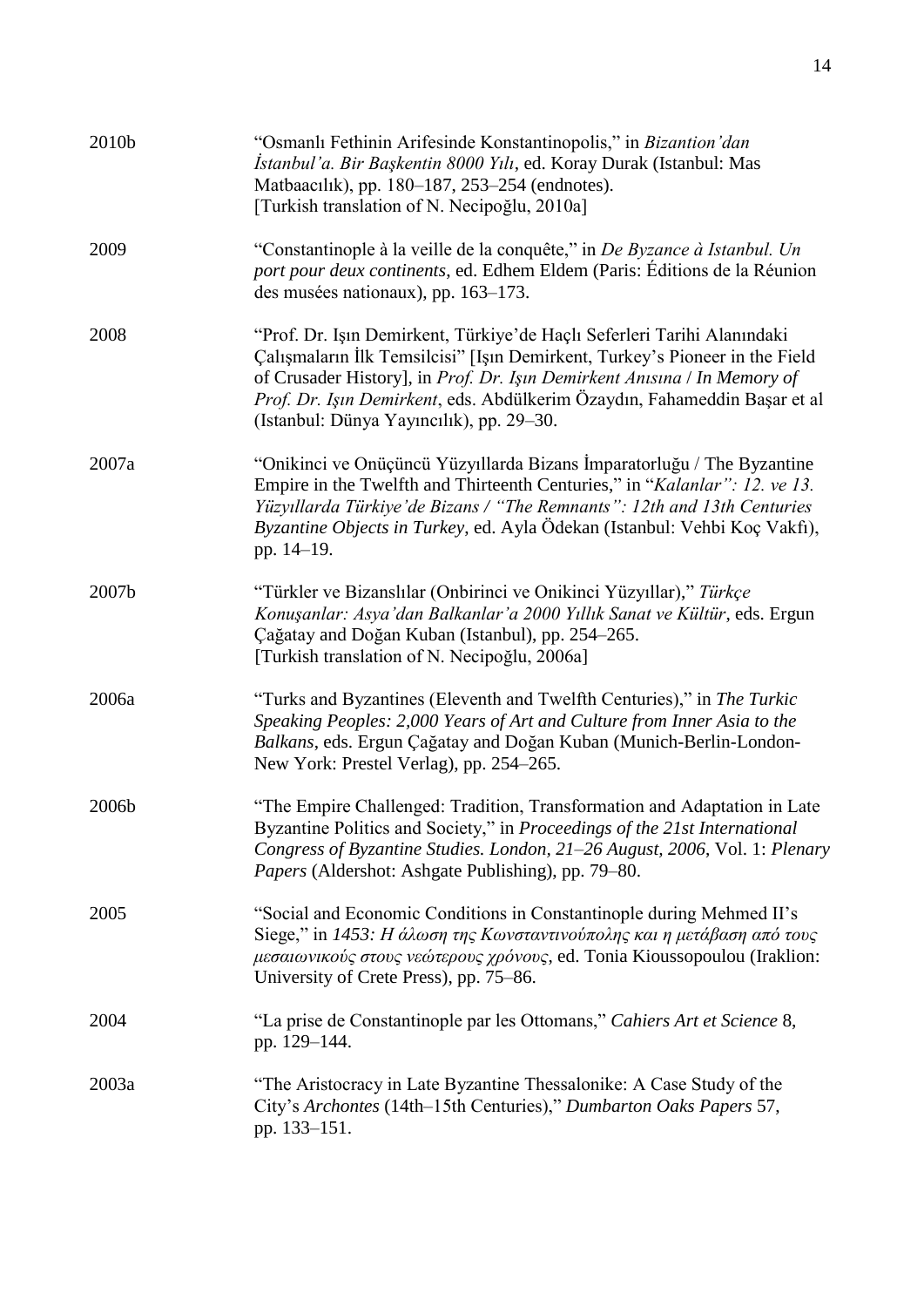| 2003b | "Türkiye'de Bizans Tarihçiliğinin Dünü, Bugünü ve Sorunları" [The Past,<br>the Present and the Problems of Byzantine Historical Studies in Turkey],<br>Toplumsal Tarih 112 (April 2003), pp. 72–77.                                                                                                                                                                                                                       |
|-------|---------------------------------------------------------------------------------------------------------------------------------------------------------------------------------------------------------------------------------------------------------------------------------------------------------------------------------------------------------------------------------------------------------------------------|
| 2003c | (Editor), Dossier entitled "Bizans Dünyası" [The Byzantine World],<br>Toplumsal Tarih 112 (April 2003), pp. 70–97.                                                                                                                                                                                                                                                                                                        |
| 2001a | "Introduction," in Byzantine Constantinople: Monuments, Topography and<br>Everyday Life, ed. Nevra Necipoğlu (Leiden-Boston-Köln: E. J. Brill),<br>pp. $1-14$ .                                                                                                                                                                                                                                                           |
| 2001b | "Türklerin ve Bizanslıların Ortaçağda Anadolu'da Birliktelikleri (11. ve 12.<br>Yüzyıllar)," Cogito 29 (Fall 2001), pp. 74–91.<br>[Turkish translation of N. Necipoğlu, 2000a]                                                                                                                                                                                                                                            |
| 2000a | "The Coexistence of Turks and Greeks in Medieval Anatolia (Eleventh-<br>Twelfth Centuries)," Harvard Middle Eastern and Islamic Review 5 (1999-<br>2000), pp. 58-76.                                                                                                                                                                                                                                                      |
| 2000b | "Constantinopolitan Merchants and the Question of their Attitudes towards<br>Italians and Ottomans in the Late Palaiologan Period," in <i>Polypleuros nous</i> :<br>Miscellanea für Peter Schreiner zu seinem 60. Geburtstag, eds. Cordula<br>Scholz and Georgios Makris (Munich-Leipzig: K. G. Saur Verlag, 2000),<br>pp. 251-263.                                                                                       |
| 1999a | "The Current State and Future Direction of Byzantine History in Turkey," in<br>Aptullah Kuran İçin Yazılar / Essays in Honour of Aptullah Kuran, eds.<br>Çiğdem Kafescioğlu and Lucienne Thys-Şenocak (Istanbul: Yapı Kredi<br>Yayınları), pp. 37–41.                                                                                                                                                                     |
| 1999b | "Sources for the Social and Economic History of Late Medieval<br>Thessalonike and Their Significance for Byzantine and Ottoman Studies,"<br>Tarihte Güney-Doğu Avrupa: Balkanolojinin Dünü, Bugünü ve Sorunları /<br>South East Europe in History: The Past, the Present and the Problems of<br>Balkanology, ed. Levent Kayapınar (Ankara: Ankara Üniversitesi Dil ve<br>Tarih-Coğrafya Fakültesi Yayınları), pp. 97-107. |
| 1999c | "15. Yüzyılın İlk Yarısında Konstantinopolis'te Osmanlı Tacirleri," Cogito<br>17 (Winter 1999), pp. 235–246.<br>[Turkish translation of N. Necipoğlu, 1992a]                                                                                                                                                                                                                                                              |
| 1998  | "Evrensellikten Geri Çekiliş: Bizans İmparatorluk İdeolojisinin Evrimi ve<br>Osmanlı Fütuhatı" [From Universalism to Particularism: The Evolution of<br>Byzantine Imperial Ideology and the Ottoman Conquests], in Osmanlı'dan<br>Cumhuriyet'e. Problemler, Araştırmalar, Tartışmalar, ed. Hamdi Can<br>Tuncer (Istanbul: Tarih Vakfı Yurt Yayınları, pp. 146–156.                                                        |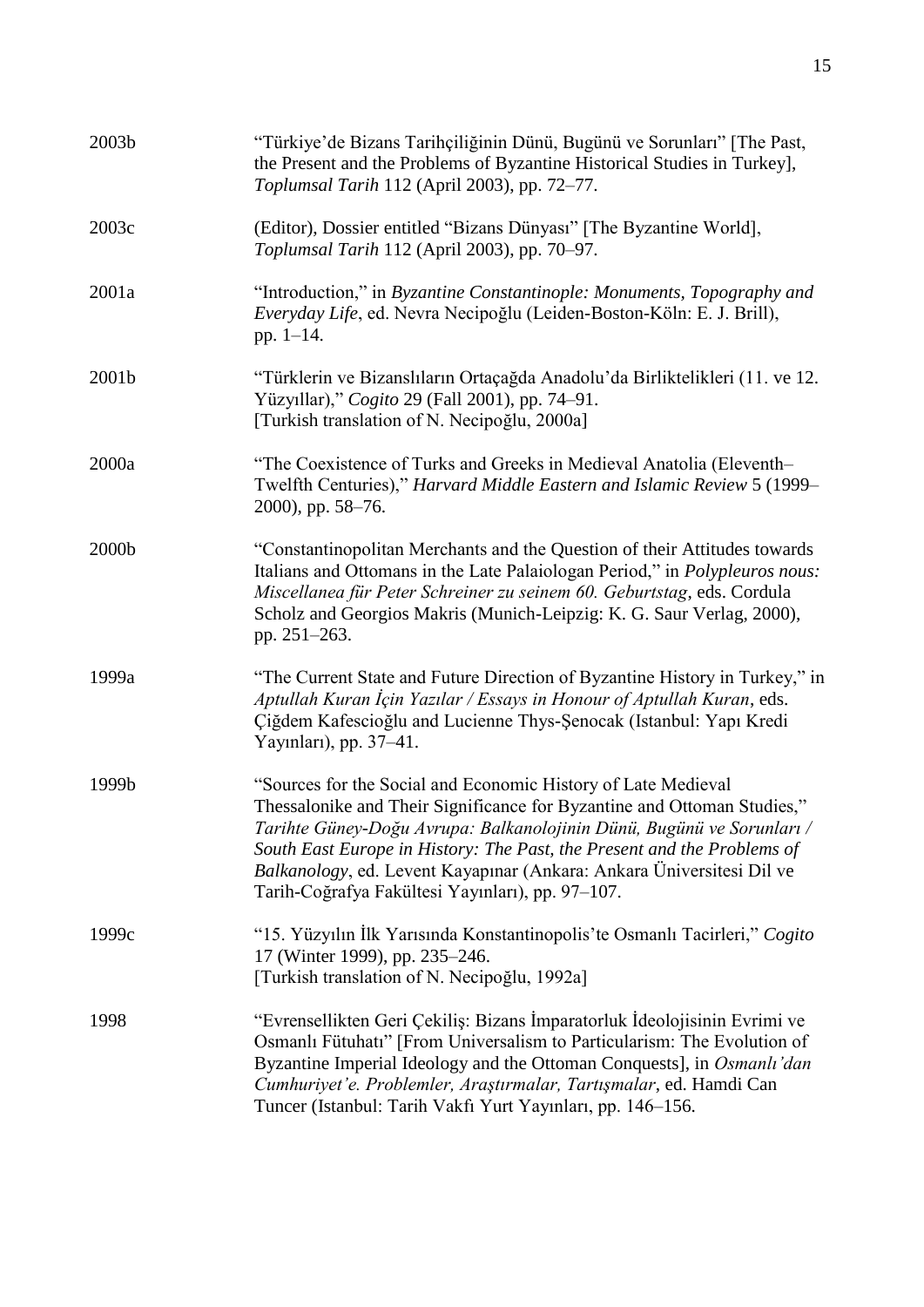| 1997  | "Bizans İstanbul'unda Gündelik Hayat Üzerine Notlar" [Notes on Daily Life<br>in Byzantine Constantinople], in <i>İstanbul Armağanı</i> , 3: Gündelik Hayatın<br>Renkleri, ed. Mustafa Armağan (İstanbul: İstanbul Büyükşehir Belediyesi<br>Kültür İşleri Daire Başkanlığı Yayınları), pp. 59–64.                                                                                                                                           |
|-------|--------------------------------------------------------------------------------------------------------------------------------------------------------------------------------------------------------------------------------------------------------------------------------------------------------------------------------------------------------------------------------------------------------------------------------------------|
| 1996  | (With Semavi Eyice, Erdem Yücel, and Nezih Başgelen), "Bizans<br>İstanbul'u" [Byzantine Constantinople], in <i>İstanbul'un Dört Çağı</i> . <i>İstanbul</i><br>Panelleri, ed. Fatma Türe (Istanbul: Yapı Kredi Yayınları), pp. 9-39.                                                                                                                                                                                                        |
| 1995a | "Byzantines and Italians in Fifteenth-Century Constantinople: Commercial<br>Cooperation and Conflict," New Perspectives on Turkey 12 (Spring 1995),<br>pp. 129–143. (SSCI)                                                                                                                                                                                                                                                                 |
| 1995b | "Economic Conditions in Constantinople during the Siege of Bayezid I<br>(1394–1402)," in Constantinople and its Hinterland, eds. Cyril Mango and<br>Gilbert Dagron (Aldershot: Ashgate Publishing), pp. 157–167.                                                                                                                                                                                                                           |
| 1995c | "Byzantine Monasteries and Monastic Property in Thessalonike and<br>Constantinople during the Period of Ottoman Conquests (Late Fourteenth<br>and Early Fifteenth Centuries)," Osmanlı Araştırmaları / The Journal of<br>Ottoman Studies 15, pp. 123-135.                                                                                                                                                                                  |
| 1995d | "Osmanlı Fethi Arifesinde Bizans Başkentine İçerden Bakış: Bizans ve Batı<br>Kaynaklarına Göre Konstantinopolis (1439–1453)" [Constantinople on the<br>Eve of the Ottoman Conquest According to the Testimony of Byzantine and<br>Western Sources (1439–1453)], in <i>İstanbul Armağanı</i> , 1: Fetih ve Fatih, ed.<br>Mustafa Armağan (İstanbul: İstanbul Büyükşehir Belediyesi Kültür İşleri<br>Daire Başkanlığı Yayınları), pp. 61–69. |
| 1993a | "Byzantine Women," in Woman in Anatolia. 9000 Years of the Anatolian<br>Woman (Istanbul: Turkish Ministry of Culture General Directorate of<br>Monuments and Museums), pp. 125-131 / "Bizans'ta Kadınlar," Çağlarboyu<br>Anadolu'da Kadın. Anadolu Kadınının 9000 Yılı (İstanbul: T.C. Kültür<br>Bakanlığı Anıtlar ve Müzeler Genel Müdürlüğü), pp. 125–131.                                                                               |
| 1993b | "Daily Life in Constantinople during the Siege of Yildirim Bayezid,"<br>Istanbul Biannual 1 (Winter 1993), pp. 67–72.<br>[English translation of N. Necipoğlu, 1992a]                                                                                                                                                                                                                                                                      |
| 1992a | "Yıldırım Bayezid'in Kuşatması Sırasında Bizans Başkenti<br>Konstantinopolis'te Gündelik Yaşam," İstanbul 2 (July 1992), pp. 102–107.                                                                                                                                                                                                                                                                                                      |
| 1992b | "Ottoman Merchants in Constantinople during the First Half of the Fifteenth<br>Century," Byzantine and Modern Greek Studies 16, pp. 158-169. (AHCI)                                                                                                                                                                                                                                                                                        |